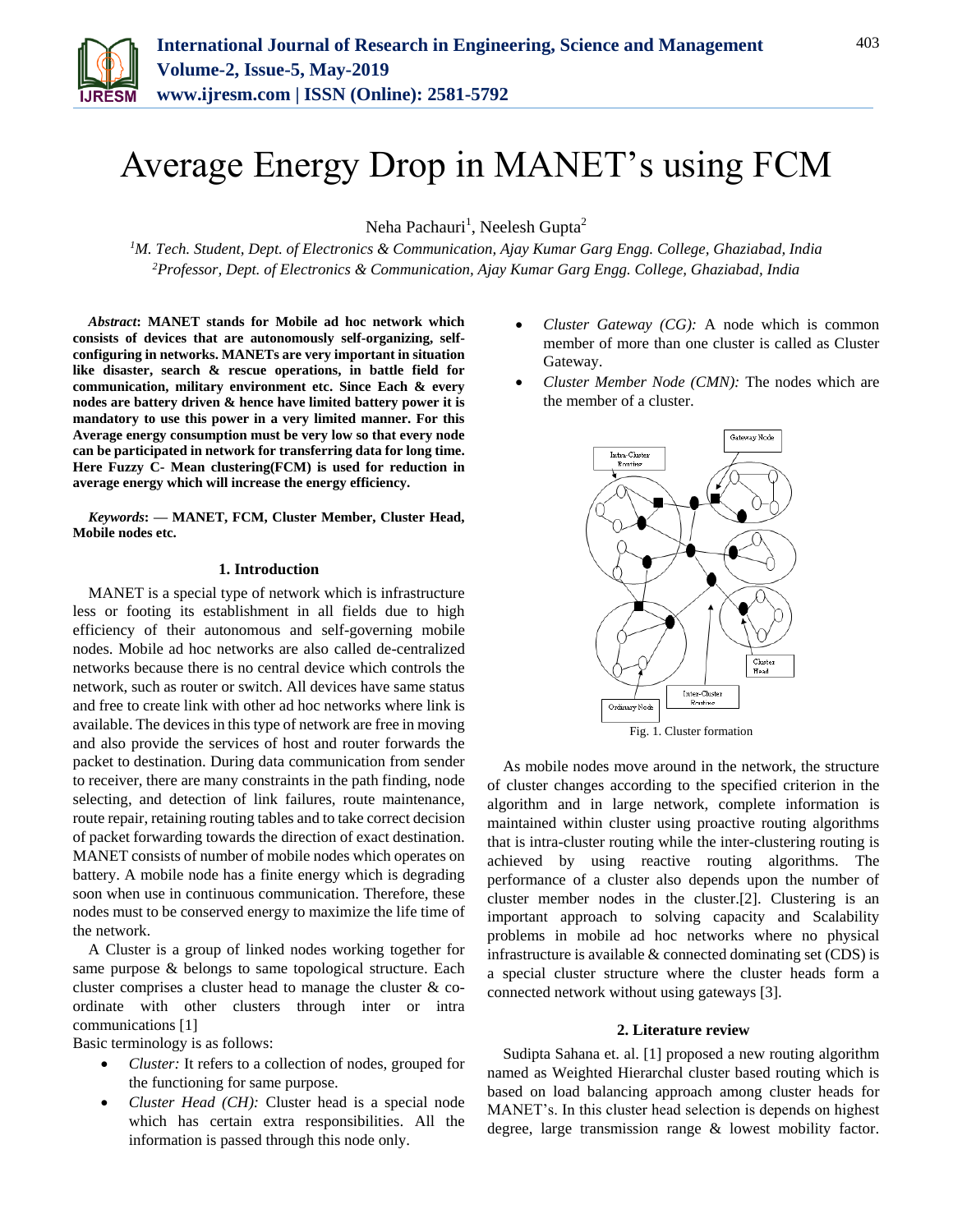

Depending upon the parameter, weight factor is calculated for each mobile node & the highest weighted node is selected as cluster head.

K. G. Santhiya et.al [2] proposed a novel adaptive Artificial Bee Colony optimization framework with cluster based environment to provide scalability and guarantees QoS by minimize the cluster maintenance overhead by using employee and Onlooker bees with nodes in the cluster.

Mohamed Aissa et. al. [3] considered the problem of constructing a framework for dynamic organizing mobile nodes in wireless ad-hoc networks into clusters where it is necessary to provide robustness in the face of topological changes caused by node motion, node failure and node insertion/removal. Author introduced new mechanisms to overcome some inefficiencies detected in WCA (weighted clustering Algorithms) with the help of node quality based clustering algorithm and other similar clustering algorithms in [4]. It was shown that the proposed clustering algorithm performs similarly to the best well known algorithms.<sup>[5]</sup>

Jaskaran Preet Singh et.al [6] proposed a hybrid backbone based clustering algorithm. The proposed algorithm use a backbone known as cluster leadership to decide upon the cluster-head. As observed in simulation results the proposed algorithm reduces the overhead of CH election and re-election, leads to fewer status changes by a node within the cluster and shows cluster lifetime comparable to Aggregate Local Mobility(ALM) algorithm with slight improvement.

V. V. Neethu et. al. [7] presented a mobility aware clustering algorithm for heterogeneous MANET. The cluster head selected by the algorithm has higher transmission range and lower mobility and thus the cluster would be more stable. The algorithm produces less number of clusters and incurs lower maintenance overhead. It forms a loose cluster by selecting only hosts connected through bidirectional links. As the algorithm forms a 2-hop cluster, the coverage area of each cluster has been increased. The results confirm that the algorithm forms less number of clusters with comparatively longer lifetime. The cluster stability can be enhanced further by constructing load balanced clusters.

Piyalikar et.al [8] proposed a Forecast weighted clustering algorithm which selects proper and most eligible node as cluster head, reduce per node calculation overhead by introducing server node. It can be observed that the proposed FW gives better result than weight values.

## **3. Proposed work**

In various researches, different type of energy efficient algorithm has been presented for minimizing the energy consumption. Still realizing a true energy efficient MANET is a big challenge. In Proposed work two algorithms are taken into consideration for achieving the proposed results such as Fuzzy C-Mean Clustering Algorithm(FCM) & Differential Evolution (DE). FCM is used for clustering purpose and & DE is used for cluster head selection.

### **4. Proposed algorithm**

FCM is a method of clustering which allows one piece of data to belong to two or more clusters. This method is developed by Dunn in 1973 and improved by Bezdek in 1981. It is frequently used in pattern recognition. It is based on minimization of the following as in Eqn. (1).

$$
j_m = \sum_{i=1}^N \sum_{j=1}^C u_{ij}^m \|x_i - c_j\|^2, \qquad \quad 1 \leq m < \infty \qquad \quad (1)
$$

Where m is any real number greater than 1, uij is the degree of membership of xi in the cluster j as in Eqn. (2), xi is the ith of d-dimensional measured data, cj is the d-dimension center of the cluster by Eqn. (3), and  $\|\cdot\|$  is any norm expressing the similarity between any measured data and the center. Fuzzy partitioning is carried out through an iterative optimization of the objective function shown above, with the update of membership uij and the cluster centers cj.

$$
u_{ij} = \frac{1}{\sum_{k=1}^{c} \left( \frac{\|x_i - c_j\|}{\|x_i - c_k\|} \right)^{\frac{2}{m-1}}},\tag{2}
$$

$$
c_j = \frac{\sum_{i=1}^{N} u_{ij}^m x_i}{\sum_{i=1}^{N} u_{ij}^m}
$$

This iteration will stop whenmax<sub>ij</sub> $\left\{ \|u^{(k+1)}_{ij} - u^{(k)}_{ij}\| \right\} < \epsilon$ , where €is a termination criterion between 0 and 1, whereas *k* are the iteration steps. This procedure converges to a local minimum or a saddle point of *Jm*.

#### *A. Proposed steps*

In Algorithm, first defining parameter to set value of x-axis & y axis that is 1000m x1000m.

Set Dimension of network Area.

Set co-ordinate for Base station.

Set Number of Nodes.

- Set  $Per = 9$  J.
- Set Data Packet Size.

Calculate transmitting & receiving Energy, Bit rate required for Data Packet.

Counter for dead Nodes.

Cluster Formation in which cluster centres formed from fuzzy logic clustering. Calculate distance of the node from their centroid& base station, select cluster head which is near to member nodes as well as base station.

Calculate remaining energy to transmit a packet.

In proposed work, main aim is to minimize the average energy consumption for data packet size 5 MB & bit rate 3 Mbps-20 Mbps which is basically for 4G connection so that network work for long duration without any loss in data

#### **5. Simulations & result**

Creation of Simulation environment is using MATLAB (R